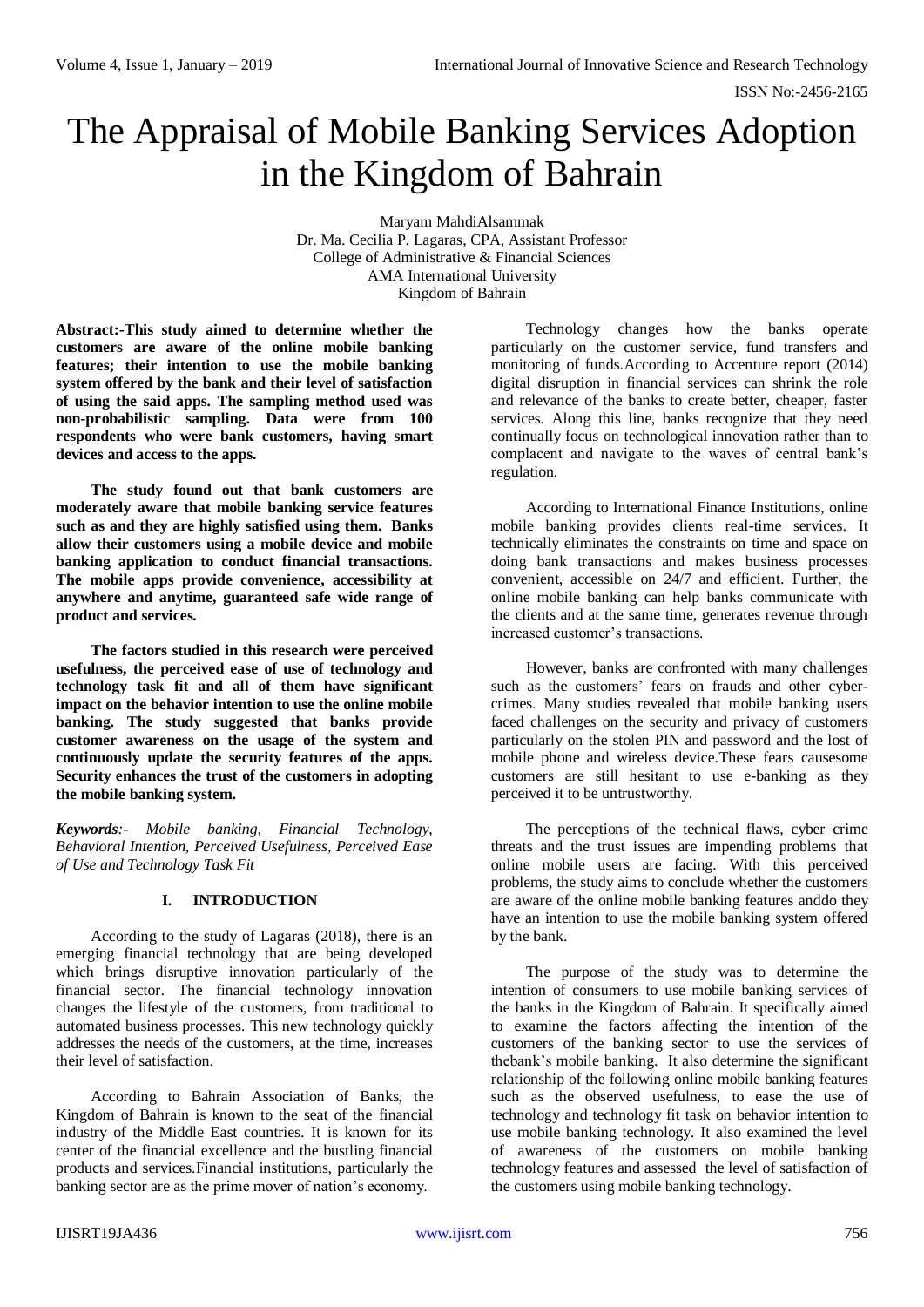The study gives insights to the banks on the perception of the banks' customers regarding their online mobile banking services' features and behavioral intention to use mobile banking technology.The innovativeness of developing the mobile banking technology can be an avenue to provide high level of satisfaction to the customers, operational efficiency and increase online transactions that will generate more revenue to the banks. The online mobile banking is becoming a way of life of the people of the Kingdom of Bahrain because of it great feature and most banks are offering it. It serves also as reference materials related to the online mobile banking and the technology acceptance. The study focuses on the behavioral intention of the bank customers to use mobile banking facilities of the banks located and operating in the Kingdom of Bahrain only regardless of its size and nature.

## **II. RELATED LITERATURE**

There are significant impact to a country's economic development when it comes to technology, it also prepare for the consequences of the changes. According to Solis, B. (2012), there is a situation that is called Digital Darwinism which concludes that the society and technology evolves faster that the society's ability to adapt. There will be changes that lead for the business to either grow or deteriorate depending on the responses of the firm. Some factors of these changes are globalization, business complexity, rapid digital technologies, increase in regulations and management dynamics.

The impending emergence of new services, payments and business models will be vital for the banking sector. To make a closer look into it, experts have improved both nonfinancial and financial information's interconnectivity and performance by using data analytics. They have also improved real-time reporting and have increased the prognostic analysis.These types of technology are alleged to be influenced by the behavior intention which is why it is accepted in the society. Behavior intention is when an individual's perception if they wish to use the technology. This is considered to be the main reason of the increase usage of technology.

The study of Baptista& Oliveira (2015), found out that habit, motivation, and performance expectancy were significant antecedents of behavior intention.Habit and culture are considered as important drivers in mobile banking use. The performance expectancy is synonymous to perceived usefulness, to which defines as the degree on how the system will help the user improve his performance. This is considered as an influencing element in adopting and using information system (Khayati&Zouaoui, 2013). This can be viewed that the fast development of the mobile technologies and smart devices put the banking sector into innovative position. Banks took advantage of this development to provide better product and services to their customers.

The study of Luarn, P. &HuiLin, H. (2004) identified the users' acceptance of mobile banking using the technology acceptance model (TAM). The results showed that there is a strongly support onthe technology acceptance model in determining the user's intention to use mobile banking. However, the users perceived the risk of fraud and privacy issues which the regulatory bodies need to address and the infrastructure investment. Trust was also considered as an important concern in mobile banking.

Sultana, R (2009) found out about the factors that determine the continued trust and element in developing the mobile banking. Loss of privacy, loss of service and regulation against risk of fraud were considered as thefactors in mobile banking were adopted by the customers. Regulators must have an active role in policing the implementation of the mobile banking application to ensure the safety of the interests of the customers and as well as the banks. Moreover, the regulation is necessary to ensure the protection of interests of customer. Mobile banking service providers faced challenge of security and privacy of customers such as stolen PIN, password and privacy. On the other hand, mobile banking apps users faced challenges of losing the mobile devices.

Vijay, K. (2011), in his research "Determinants of Internet Banking Adoption" found out that service quality has relationship with customer's satisfaction as well as satisfaction in e-banking service. Employees, businessmen and professionals found to have higher satisfaction level of using e-banking services. In this vein, the usage of the technology depends on the level of education and their exposures to the technology. Understandability of the mobile banking system is one of the factors that will increase the usage of the technology.

Raza, S.A (2017) studied using the using the technology acceptance model (TAM) to determine the variables that affect the intention of customers in using mobile banking in Pakistan. The results suggested that resistance is significant and has negative association with perceived ease of use. Further, resistance is significant and positive association with perceived usefulness. It also indicates that perceived risk and compatibility have positive significant relationship with perceived usefulness and perceived ease of use. The level of awareness has positive and significant correlation with perceived ease of use but with insignificant relationship with perceived usefulness. The perceived ease of use is stated on how the user believes that using the system is easy.

The study of Awadhi, A.A. (2013) study on the adoption and acceptance of M-banking system in the Kingdom of Bahrain revealed that the mobile usage affects attitude towards acceptability of the m-banking. Further, it showed that there is no relationship between the acceptability of the m-banking and the wireless technology due to some bank's strategy in adopting the technology. The progression and improved information technology has upshot the banking technology such as ATMs, internet banking and mobile banking. Banks put more emphasis the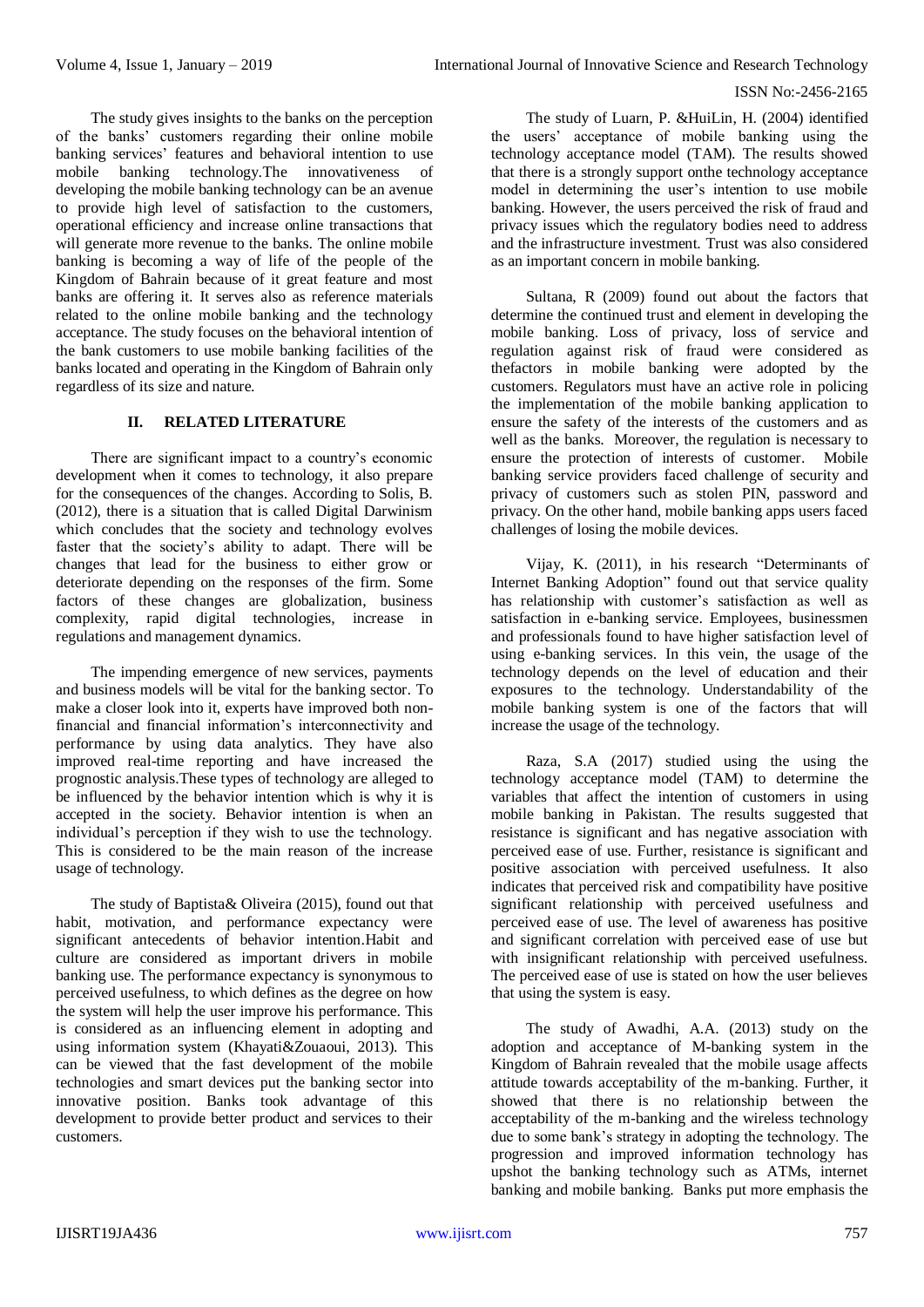convenience, attractiveness and accessibility to satisfy the existing customers and at the same time, attracting new customers. Customers of any bank in any branch can make transactions regardless of physical location and time.

Mobile banking has eliminates the space between the banks and their customers. The customers 'positive attitudes towards m-banking were primarily due to mobility and 24/7 accessibility.Al-Qatami, L., (2017) of Gulf Bank in Kuwait stated that in designing the mobile banking application, it has to be simple, convenient, efficient and with biometric security feature.Hameed, S. (2017), Head of Retail Banking, UAE, at Standard Chartered explained that banks in GCC are changing and realigning to the digital environment. Banks are now providing customers with advanced digital banking services such as online video chat, online bill payment and money transfer, along with touch ID and other security features. He further mentioned that banks digital capabilities are no longer the differentiating factor. In fact, most banks are running fast towards launching unique features such as Artificial Intelligence, Social payments, Wallets, and robots. Digital is, according to him, all about making banking simpler, faster, and better. As the speed of innovation gathers pace with no signs of slowing and as customers become more digitally-minded and expect their services to do the same, Middle East banks are confronted with the appropriateness and effectiveness of approaches to address the intermittent cyber security issues need to question whether they have an appropriate and effective approach to security.

Many studies examined relationship between service quality and customer satisfaction. Booth (2014) study found out about effect of mobile bankingstrategieson customer satisfaction in the Kenyanbanking industry.The mobile banking application is designed to allow users to access their banking services via a mobile device. Interaction with the application is very important for system users and is considered as one of the features for the usability of the mobile banking services. The applicable should be easy to use, secure and constantly updated.

According to Kizza (2015), the quality and efficiency of the application justify its price. If the application is too expensive, the price is likely to put off potential customers. Bank applications must be in high quality due to valuable information. Also customer should feel that they have a secure application to use it. If the application is not in high quality there will be a lot of risk to join the specific bank or to use their mobile application. Customers prefer the modern way of banking rather than the traditional way.Mehmet (2016) elucidates the trend by relating the technology to the cost of its products. The dynamic nature of mobile banking technology would likely reduce the cost of operation particularly the long queue of customers inside the bank.

Awadhi, A. (2013) in his research about Adoption and Acceptance of M-Banking System in Kingdom of Bahrain says "In Bahrain, it is found that there is little effort applied in this field". Ithmar Bank was among very few banks have applied m-banking as one of banking methods or services. However, currently most of the banks provide innovative approaches to make mobile banking a powerful tool in delivering banking services. AlSoufi, A. & Ali, H. (2014) in his study on "customers' perception of m-banking adoption in the Kingdom of Bahrain" found out that there was increasing usage of mobile banking and it is expected to increase tremendously. Most of the banks had already launched mobile banking services to provide better services to customers. Mashhour, A &Saleh, Z., (2015) in their research on the "perception of the community on the security and acceptance of mobile banking services in the Kingdom of Bahrain", found out the most effective challenges that banks are facing were trust, inexperience and inadequate knowledge in using the mobile apps. Users do not trust the mobile banking technology. Banks were recommended to enhance the security features of the mobile applications, as well as users of the mobile device. It was found out that the growth in smart phones industry and banking apps that have been attributedto the development of the technology applications.



Fig 1:- The Conceptual Framework of the Study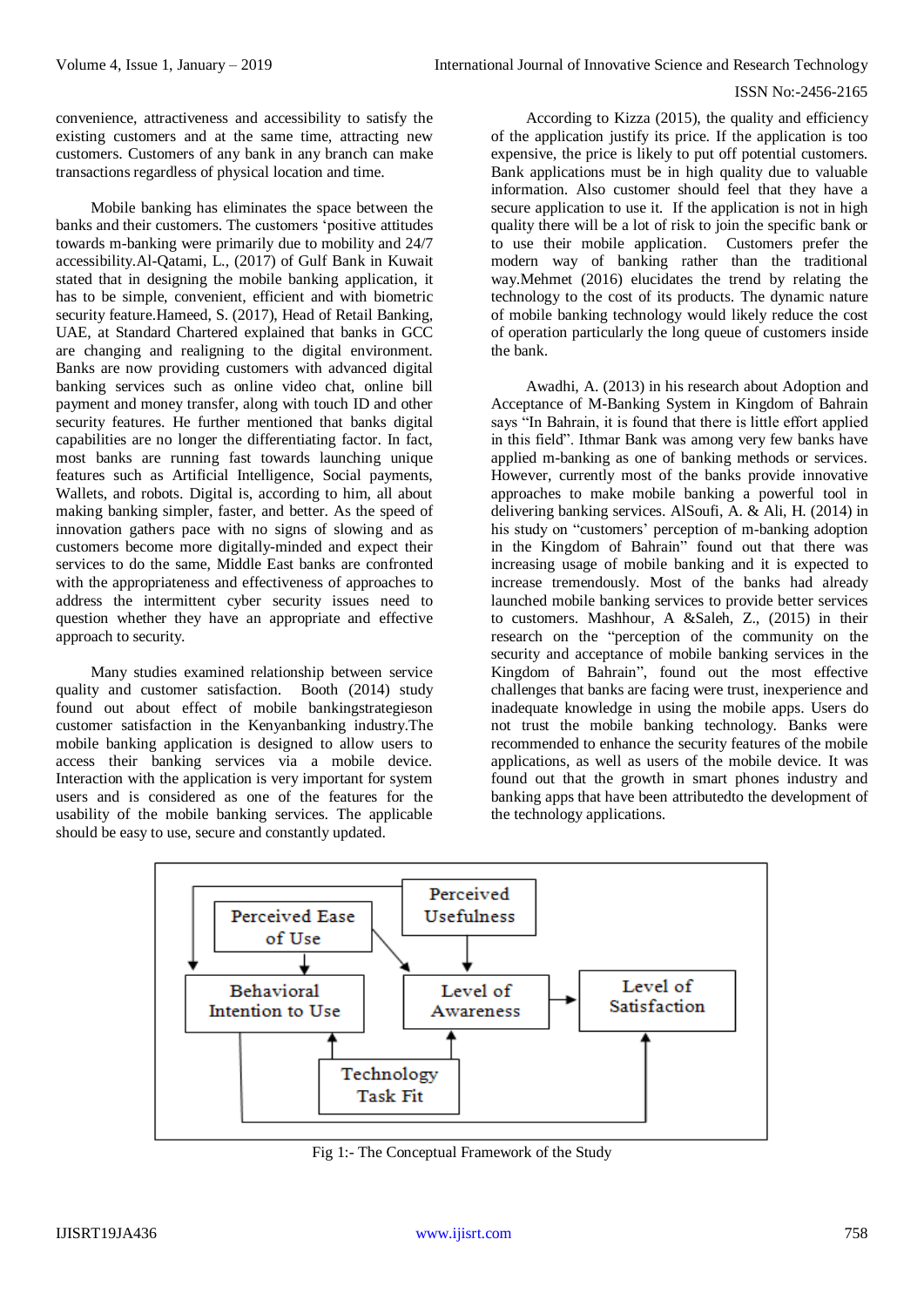Technology acceptance model (TAM) was theorized to be the reasoned action on how the users would agree with the information technology. This was used to determine the acceptance of the users to the tools and to conclude the adjustments to the system for better acceptability. As determined by the model, the acceptability of the information technology is determined by perceived ease of use and usefulness to the business. The perceived ease of use is stated on how the user believes that using the system is easy, while the perceived usefulness is determined on how the system will help the user improve his performance.

Technology acceptance model's basic framework only describes the impact of the performance expectancy and ease of technology to use towards behavioral intention. Behavioral intention is an individual's insight if they arewilling to use technology in the future. Based on Goodhue (1997), technology task fit is when an individual is assisted by technology in completing the task. For other researchers (Lam, Cho &Qu, 2007), technology task fit indicates the degree of the individual wanting to use technology if it matches the job requirement. The significant influence by using technology in a country is the increase of development in the economy and also, the adaptation to conquer consequences in the future.

According to Solis, 2018, when technology is applied in the society and was able to adapt the changes faster that businesses, it is called Digital Darwinism. Using Digital Darwinism, business may wither grow or deteriorate when changes happen however, this depends on the firm's responses. The business needs to consider the pressure coming from globalization, business complexity, management dynamics, rapid digital technology and increase in regulations. The approaching rise of new services, payments and business models will be vital for the business sector. To make a closer look into it, experts use data analytics for better real-time reporting, raising prognostic analysis and better interconnectivity of both nonfinancial and financial information and performance (Borthick& Pennington, 2017).

# **III. METHODOLOGY**

This study made use of the descriptive and inferential method of research to examine the bank customers' views regarding the factors affecting their intention to use mobile banking services offered by the banks located and operating in the Kingdom of Bahrain. The researchers used written survey questionnaires to gather date for this study with a sample size of 100. Using non-probabilistic sampling of 100, this allows enough data to conclude a statistical significance. The written questionnaire determines the level of knowledge in mobile banking features; the effect of the perceived usefulness, the ease of using technology; and technology fit task to behavior intention to use mobile banking technology; and, assesses the level of satisfaction of bank customers on using mobile banking technology.The researcher conducted a pretest of the instrument in order to test its understandability to the prospected respondents and the reliability was measured using the Cronbach-Alpha

coefficient. The variables used in this study demonstrated acceptable reliability since the value ranges from .667 to .895.

## **IV. FINDINGS AND ANALYSIS**

The results of the study show that, of the total respondents (n=100), 58% were female and 90% have Bachelor's degree. The result of the study shows that respondents were moderately aware of the mobile banking technology features. They are aware that mobile banking is secured and private, 24/7 accessibility anywhere and anytime, view transaction history, inquiry platforms, provides better banking services.

They are aware that mobile banking is secured and private, 24/7 accessibility anywhere and anytime, view transaction history, inquiry platforms, provides better banking services. The study confirms previous studies that the banking industry should continually offers innovative features through digital channels to provide better services to customers.

The study shows that respondents would probably use the mobile banking for their banking service's needs and/or other business processes. Based on the gathered data, the respondents agreed to use mobile banking due to its perceived usefulness. They perceived that mobile banking can saves time and improve business processes. The improved mobile banking technology can lower the "cost of trust". The users perceived the risk of fraud and privacy issues need to be addressed by the government agencies concerned to raise the trust of the bank customers on mobile banking.

The results of the study indicate that mobile banking features are perceived to be easy to use because of accessibility, mobility, efficiency and effectiveness features.It confirmed many studies that accessibility, mobility, and the wide range of services are the key factors in adopting the mobile banking technology.

It also revealed that on the aspect of technology task fit feature of mobile banking, the respondents probably would use since it is time efficient and costs less transactions; it simplifies the process of verification and notifies real-time fraud schemes. E-Mobile banking application has perceived that it is time and cost efficient; it simplifies the process of verification and notifies real-time fraud schemes. The results of the study negate the study of Mashhour, A &Saleh, Z., (2015) that users do not have the experience of using and knowledge in using the mobile apps; lack of trust on the mobile banking technology.Banks over the years have improved their information technology systems particularly of real-time fraud detection. They simplify the mobile banking apps to become user-friendly.

Mobile banking users were very satisfied in using the mobile banking technology. The study indicates that respondents intend to use the mobile banking. Behavioral intention is an individual's insight if they arewilling to use technology in the future.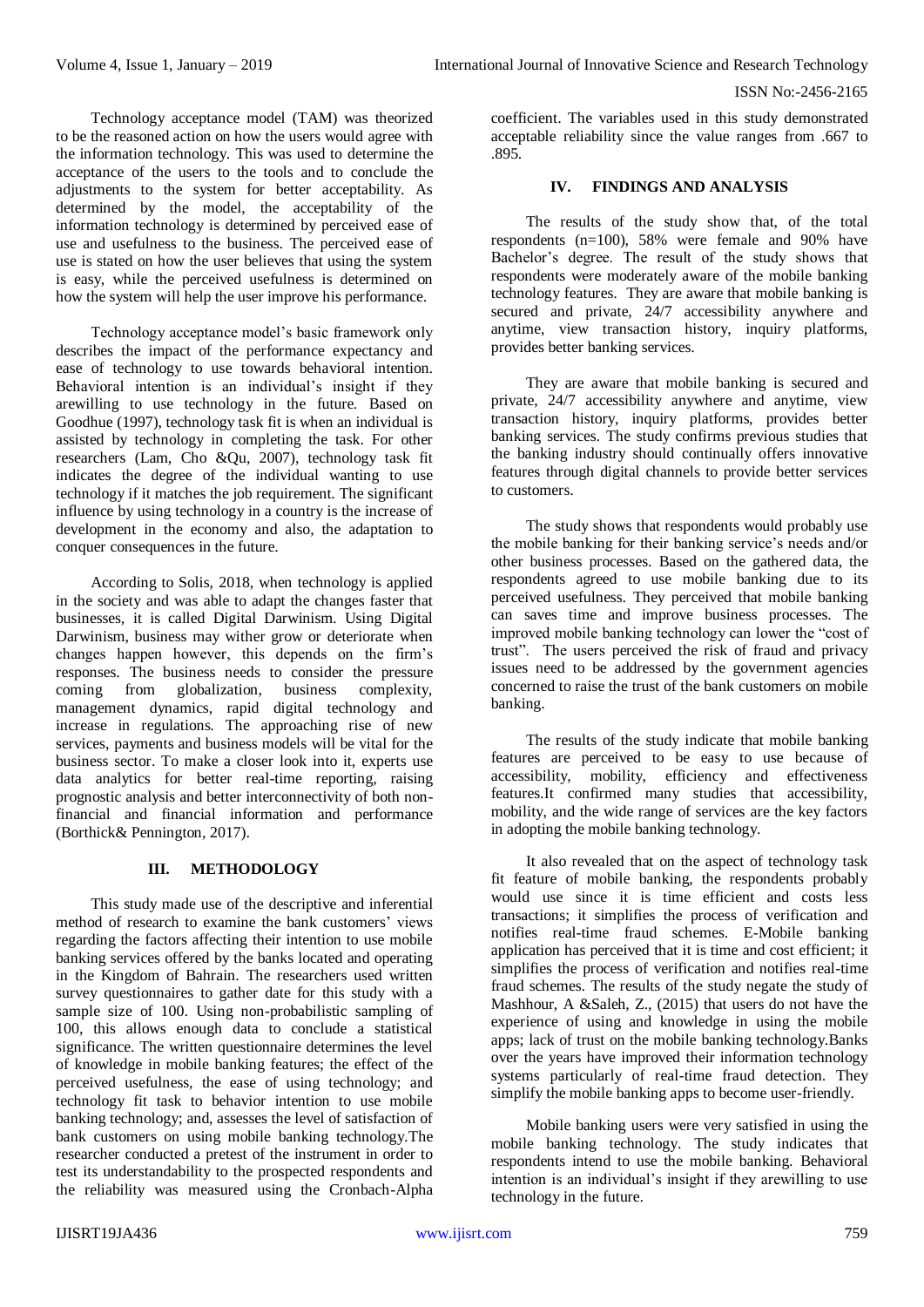|                                    | PU       | PEU      | "TF    |  |
|------------------------------------|----------|----------|--------|--|
| Pearson Correlation<br>of<br>Level | $.675**$ | $.733**$ | .638** |  |
| Awareness<br>$Sig. (2-tailed)$     | .000     | .000     | .000   |  |
| N                                  | 100      | 100      | 100    |  |

Table 1:- Significant Relationship between Level of Awareness of Mobile Banking Technology and Intention to Use the Mobile Banking Services (\*\* - at .01 level of significance)

The studyshows that level of awareness of the mobile banking technology has significant relationship with the behavioral intention of the respondents to use the mobile banking services. It confirms the study of Raza, S.A that the level of awareness has positive and significant correlation

with perceived ease of use (PEU). Perceived ease of use can be attributed to the design and development of the application. Banks need to design the online mobile banking application based on simplicity and efficiency of movement without losing its aesthetics and security features.

|                              |                            | PU     | <b>PEU</b> | TTF    |
|------------------------------|----------------------------|--------|------------|--------|
| Behavioral<br>Intention (BI) | <b>Pearson Correlation</b> | .687** | .747**     | .744** |
|                              | Sig. (2-tailed)            | .000   | .000       | .000   |
|                              |                            | 100    | 100        | 100    |

Table 2:- Relationship between Mobile Banking Technology Features and the Intention to Use the Mobile Banking Services

The results revealed that all determinant factors; namely, perceived usefulness (PU), perceived ease of use (PEU) and technology task fit (TTF) have significant relationship to the behavioral intention to use the mobile banking services. The key factors that customers use the mobile banking technology because of its usefulness, ease of using the technology and the technology task fit. The banking industry has intensified the security features to detect the real-time fraud. The results also affirmed the study of Gu, et.al (2009) that the determining factors of behavioral intention on mobile banking are perceived usefulness, perceived ease of use and trust.

Technology has transformed the human lives of the people. With the technology, business processes become accessible anywhere and at anytime. More security features were added to address the threat of cybercrime and other perceived risks. With the improved technology, the customers believed that using the system is effortless. Respondents are willing to use and take advantage of a technology.

Level of Satisfaction and Behavioral Intention to Use Mobile Banking Services.The study reveals that the respondents' level of satisfaction of using mobile banking technology has significant relationship with their behavioral intention to use. The banking industry has realized the importance of customers' satisfaction. They focused on the significance of customer-centered approaches to help manage the business. The results confirmed the study of Aghdaie, S.F. &Faghani, F., (2012) that customer satisfaction is viewed to be the intervening construct in the area of service marketing.

The awareness of the online mobile banking features which is an indicator that they are using or intend to use the technology. Lack of awareness and understanding the benefits of mobile banking were identified as main barriers (Laforet& Li (2009) to mobile banking. It can be viewed

that the unwillingness of customers to use mobile banking due to their lack of appreciation of the benefits of the mobile applications. Bankers need to orient the users or raise the awareness on the technology based banking services.

### **RECOMMENDATIONS**

Based on the findings of the study, it is recommended that banks should continually provide orientation or customer's awareness campaign on the usage of online mobile campaign. Banks should continually improves their technologies to safeguard the interests of the banks and as well as their customers.Users must be aware that using this technology has corresponding responsibilities and accountability particularly on securing their mobile devices, passwords and privacy. Further, they have to be vigilant on emergent cyber attacks or threats.

#### **REFERENCES**

- [1]. Abdulrahman, A.A (2017). Adoption and Acceptance of M-Banking System in Kingdom of Bahrain
- [2]. Accenture (2014). The Future of Fintech and Banking: Digitally disrupted or reimagined?
- [3]. [AmiriAghdaie,](http://ijmbr.srbiau.ac.ir/?_action=article&au=14255&_au=S.+F.++Amiri+Aghdaie) Amiri; [Faghani, F \(2012\)](http://ijmbr.srbiau.ac.ir/?_action=article&au=1158&_au=F.++Faghani) Mobile Banking Service Quality and Customer Satisfaction (Application of SERVQUAL Model). International Journal for Management and Business Research. Article 6, [Volume 2, Issue 4,](http://ijmbr.srbiau.ac.ir/issue_13_373_Volume+2%2C+Issue+4%2C+Autumn+2012%2C+Page+351-361%2C+Page+271-371.html) Autumn 2012, Page 351- 361
- [4]. AlSoufi, A & Ali, Hayat (2014). Customers' Perception on Mobile Banking Adoption in the Kingdom of Bahrain.: An Empirical Assessment of an Extended TAM Model. (International Journal of Managing Information Technology (IJMIT) Vol.6,  $N<sub>0</sub>1$
- [5]. Al-Qatami, Laila (2017). International Banking. [https://internationalbanker.com/ banking/ interview-](https://internationalbanker.com/%20banking/%20interview-laila-al-qatami)